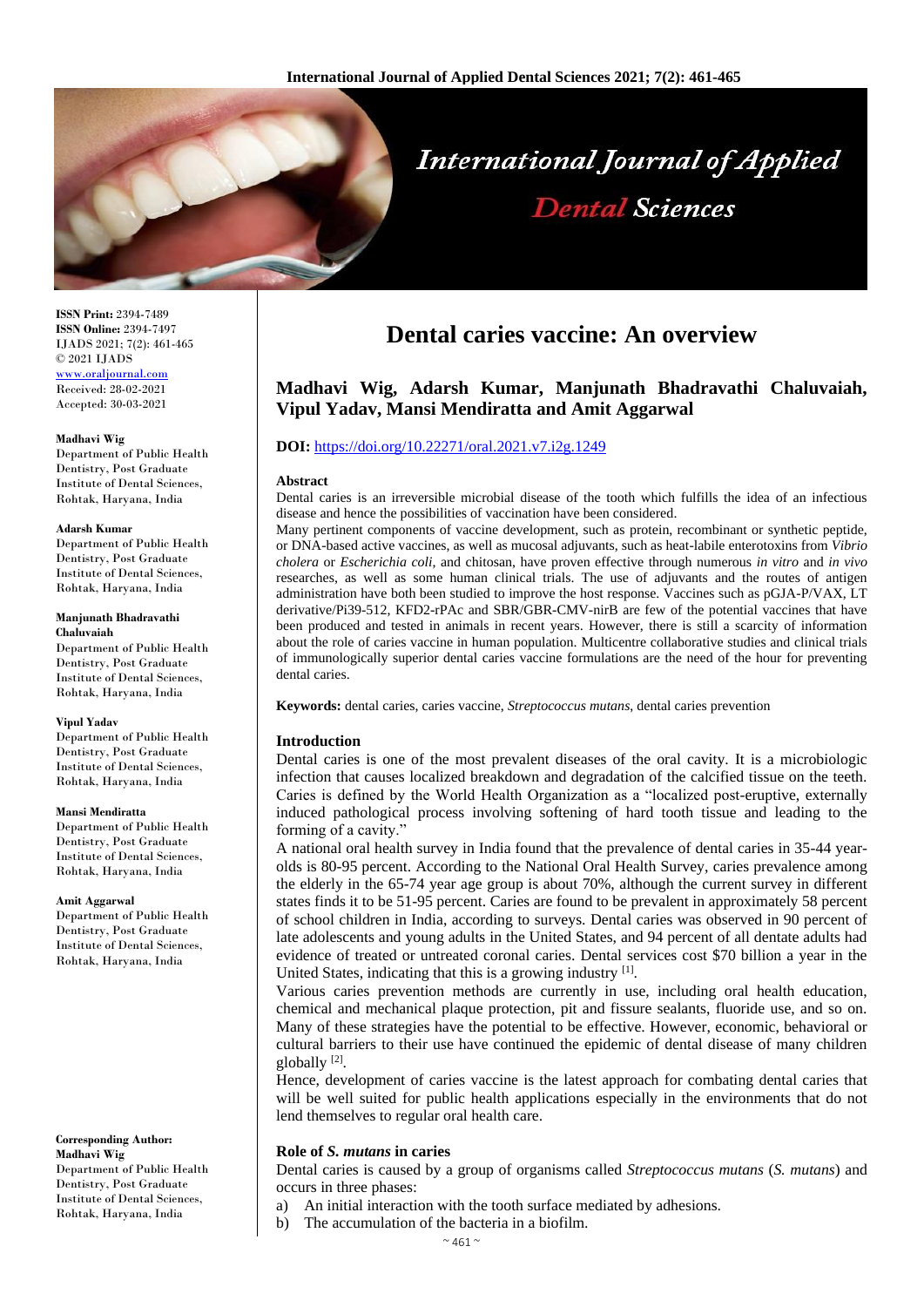c) The production of glucose and glucans by the bacterial enzyme glucosyltransferase and the formation of lactic acid.

Its virulence property is ability to form biofilm known as dental plaque on tooth surfaces. They form Glucosyltransferases (GTFs), Glucan-binding proteins (Gbp proteins) and Cell surface protein antigen c (PAc). Biofilm formation is initiated by interactions between planktonic bacteria and an oral surface in response to appropriate environmental signals.

*S. mutans* metabolizes carbohydrates to adhere to and form biofilm on tooth surfaces, thus allowing the pathogen to tolerate rapid and frequent environmental fluctuations such as nutrient availability, aerobic-to-anaerobic transitions, and pH changes<sup>[3]</sup>.

In addition, in response to physical and chemical signals, bacteria regulate diverse physiological processes in a cell density-dependent manner, known as quorum sensing, which they utilize to modulate environmental stress responses [4].

#### **Vaccines**

Vaccines are immuno-biological substances that provide targeted immunity against a particular disease. It boosts the development of a protective antibody as well as other immune responses. Live, inactivated or killed organism, modified organisms, extracted cellular fractions, toxoids, or a mixture of these are used to make vaccines [1].

# **Animal studies**

In most immunisation trials, rats and monkeys have been commonly used. Rodents are a good choice for laboratory animals because they can make an accurate diagnosis of caries by examining the tooth surface and establishing broad experimental groups. Mutant streptococci (MS) have been shown in numerous studies to cause caries in pits and fissures as well as on smooth, approximal surfaces and root surfaces of the teeth of both gnotobiotic and conventional animals [5].

# **Human studies**

The concept of vaccination in the oral cavity was based on 3 major findings: Transmissible and infectious nature of dental caries, discovery and understanding of secretory immune system and studies in late 1966 and early 1970 to indicate dental caries amenable to immunologic intervention. A study in humans showed that the immunization of glucosyltransferase-enriched preparation (E-GTF) administered by nasal or tonsillar topical spray showed a Significantly higher anti-E-GTF responses in nasal wash samples and indicating that nasal immunization was more effective in inducing mucosal responses in adults [6].

Immunising against *S. mutans* will trigger an immune response, which will help prevent the infection preventing bacteria from colonising the tooth surface, and thus tooth decay can be avoided [1].

#### **Routes of immunization**

# **Oral**

Mice immunised orally with a recombinant Streptococcus lactic strain containing the structural gene for a surface protein antigen (PAc) from *Streptococcus mutans* serotype c developed important salivary immunoglobulin A and serum immunoglobulin G responses [7] . In monkeys, *S. mutans* vaccination did not result in major secretory IgA. Immunological memory in secretory IgA responses is

minimal, which could reduce the effectiveness of oral immunization [8] . Despite the fact that the oral route was not suitable for a variety of reasons, including the negative effects of stomach acidity on antigen and the fact that inductive sites were relatively far apart, oral route studies established that induction of mucosal immunity alone was sufficient to alter the path of *S. mutans* infection and disease progression in both animal and human models [2, 9, 10].

# **Intranasal**

More recently, researchers have attempted to induce protective immunity in mucosal inductive locations that are closer to the oral cavity anatomically. The nasal associated lymphoid tissue (NALT), which is installed intranasally, has been used to induce tolerance to a variety of bacterial antigens, including those associated with mutans Streptococcal colonisation and accumulation [11].

Experiments in rabbits have shown that topical application of formalin-killed *Streptococcus sobrinus* cells can trigger a salivary immune response, which can substantially reduce the effects of infection with cariogenic *Streptococcus sobrinus*. The presence of IgA antibody-producing cells can be induced by repeated tonsillar application of a particulate antigen. *S. mutans* Ag I/II, the SBR of Ag I/II, the glucan binding domain of *S. mutans*, fimbrial preparations from *S. mutans* with antigen alone or in combination with mucosal adjuvants and GBP-B were also used to demonstrate protection [2].

Nasal or tonsillar topical spray immunisation of glucosyl transferase enriched preparation (E-GTF) resulted in significantly higher anti-E-GTF responses in nasal wash samples, suggesting that nasal immunisation was more successful in inducing mucosal responses in adults [12].

# **Tonsillar**

The ability of antigen to induce immune responses in the oral cavity via tonsillar application is of great interest. Tonsillar application of formal in killer cells of *S. sobrinus* decreased the caries areas in rabbits, according to a report. The IgA antibody-producing cells in both the main and minor salivary glands can be induced by repeated tonsillar application of a particulate antigen. According to Fukuizumi T *et al.*, Tonsillar application of formalin killed cells of S. sobrinus to rabbits decreased caries areas in the rabbits [13].

### **Intragastric**

Mice immunised intragastrically with chimeric proteins containing (saliva binding region) SBR and type II enterotoxins from *E. coli* or cholera toxin (CT) showed an increase in the number of B cells and macrophages in Peyer's patches (PP) and a decrease in the number of B cells in the mesenteric lymph nodes (MLN), indicating a molecular basis for the enhanced immune response [14].

# **Salivary gland**

The CAT-GLU (diepitopic build of catalytic and glucan binding domains of glucosyltransferases) was used to immunise groups of Sprague-Dawley rats subcutaneously in the salivary gland vicinity, suggesting that it may be a potentially significant antigen for a caries vaccine [15].

Subcutaneous: *S. mutans* was successfully administered subcutaneously to monkeys, eliciting primarily serum IgG, IgA, and IgG antibodies. These antibodies are protective against dental caries and enter the oral cavity through gingival crevicular fluid. However, increased serum IgG antibodies were found to be the most important factor in caries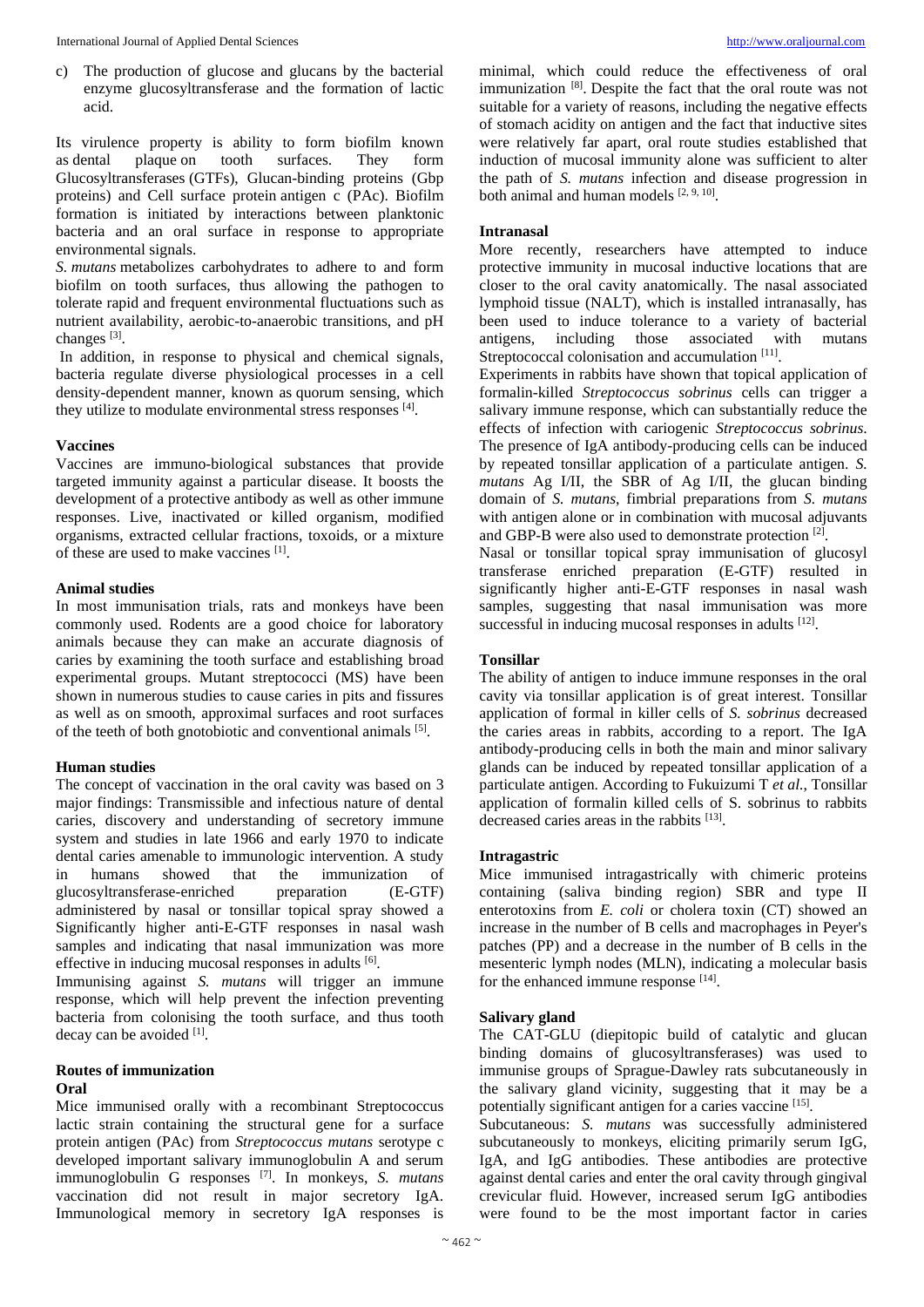protection<sup>[8]</sup>.

Rectal: The fact that the colo-rectal region has the highest concentration of lymphoid follicles in the lower intestinal tract suggests that it is an inductive location for mucosal immune responses in humans. Preliminary studies have indicated that this route may also be used to elicit salivary IgA responses to mutans streptococcal antigens including GTF [16] .

# **Antigenic components of** *S. mutans* **for vaccines**

While various surface or secreted products of Mutans streptococci have been suggested as vaccine antigen candidates, attention has shifted to three protein antigens: AgI/II, glucosyltransferases, and glucan binding proteins [9].

**Adhesins:** Adhesins have been isolated from *Streptococcus mutans* (variously known as antigen I/II, PAc, or P1) and *Streptococcus sobrinus* (SpaA or PAg), the two most common human pathogens [17]. Oral immunisation of rats with a recombinant Salmonella typhimurium mutant expressing the *Streptococcus sobrinus* surface protein antigen A (SpaA) resulted in the development of antigen-specific mucosal antibody and provides protection against dental caries [18] . *S. mutans* adherence to saliva-coated hydroxyapatite was blocked by antibodies directed against the intact antigen I/II molecule or its salivary-binding domain [19].

**Glucosyltransferases (gtfs):** Genes which are responsible for glucan synthesis in *S. mutans* are gtfB, which synthesizes an a-1,3-linked insoluble glucan, gtfC, which synthesizes glucan with both a-1,3 and a-1,6 linkages, and gtfD which produces a soluble 1, 6 linked glucan  $[2]$ . Antibodies to glucosyltransferase found in the oral cavity prior to infection may have a substantial impact on the disease's outcome, possibly by interacting with one or more of the enzyme's functional activities  $[15]$ . The amount of biofilm on glass surfaces is significantly reduced when mutans streptococci develop in the presence of GTF antibody. Immunization trials using intact GTF vaccines successfully protected animals infected with *S. mutans*. Passive GTF antibody administration in the diet was also protective. Since GTFs from the two most common cariogenic streptococcal organisms in humans, *S. mutans* and *S. sobrinus*, have very similar sequences in these functional domains, antibodies to GTF in the oral cavity before infection may have a significant impact on disease outcome, probably by interfering with one or more of the enzyme's functional activities [16].

**Glucan binding proteins:** Cell-wall-associated glucanbinding proteins play a role in mutans streptococci's ability to bind to glucans. GbpA, GbpB, and GbpC are three different glucan-binding proteins secreted by *S. mutans*. Only GbpB has been shown to develop a defensive immune response to experimental dental caries among the three *S. mutans* glucanbinding proteins [15]. At least one GbpB subunit vaccine has been shown to be successful in preclinical studies using bioinformatic methods for identifying the molecular regions responsible for this immunogenicity. In contrast to GTF, however, it does not give protection against *S.*  sobrinus species<sup>[16]</sup>.

# **Recent vaccines**

#### **New fusion anti-caries DNA vaccine**

Cell surface protein PAc and GTFs are two key virulence factors in *S. mutans*. In gnotobiotic rats, a fusion anticaries

vaccine, pGJA-P/VAX, encoding two major antigenic domains of *S. mutans*, PAc and GLU, was successful in lowering the levels of dental caries produced by *S. mutans*. However, it was found to be ineffective against *S. sobrinus* infection<sup>[20]</sup>.

### **Subunit vaccines**

Synthetic peptide vaccines: Intranasal immunisation with PAcA in combination with the cholera toxin B subunit inhibited *S. mutans* colonisation in mouse teeth <sup>[21]</sup>.

The development of experimental dental caries was also inhibited by a monoclonal antibody formed by immunising with intact Ag I/II and reacting with the fragment containing the proline-rich region [8].

It provides antibodies in the gingival crevicular fluid as well as in the saliva.

**Recombinant vaccines/attenuated expression vectors**: Oral immunisation with recombinant Salmonella typhimurium expressing *Streptococcus sobrinus* surface protein antigen A was able to induce long-lasting mucosal immune responses, which may provide safety after a cariogenic *S. sobrinus* challenge in Fischer rats [17] . Salmonella avirulent strains are an effective vaccine vector, hence fusions based on recombinant procedures have been employed.

**Conjugate vaccines**: Chemical conjugation of functionally related protein/peptide components with bacterial polysaccharides is another vaccine strategy that could cut off more than one aspect of mutans streptococcal molecular pathogenesis<sup>[3]</sup>.

Conjugation of either tetanus toxoid or *S. sobrinus* GTF to the water-soluble glucan synthesised by GTF significantly increased serum in separate studies [22].

**Micro-particles:** Because of their ability to regulate the rate of release, elude preexisting antibody clearance mechanisms, and degrade slowly without eliciting an inflammatory response to the polymer, micro-particles made of poly lactideco-glycolide (PLGA) have been used as local delivery systems [1, 15] .

**Nano-particles:** Using anionic liposomes in chitosan/DNA complexes, a nanoparticle system was developed as an effective carrier for nasal mucosal immunisation, demonstrating that nanoparticles give a likely platform for DNA vaccine packaging and delivery for more efficient elicitation of mucosal immunity [23].

**Liposomes:** They are phospholipid membrane vesicles with two layers that are used to retain and transport drugs and antigens. Anti-idiotype (anti-id) vaccine administered in liposomes offered partial defence against dental caries and can also induce defensive immune responses against pathogens of mucosal surfaces [24]. They facilitate M cell uptake and the delivery of antigen to lymphoid elements of inductive tissue.

Recently, a vaccine with protein p1025 was discovered which tricks *S. mutans* into a belief that there are no vacant tooth sites for it to attack. A surface protein found on the bacteria adheres to the enamel [25] .

A vaccine experiment in mice employing LT derivative (detoxified) as an adjuvant with the Pi39-512 subunit and PstS protein has recently been found to elicit antigen-specific antibody production as well as a reduction in Strep. mutans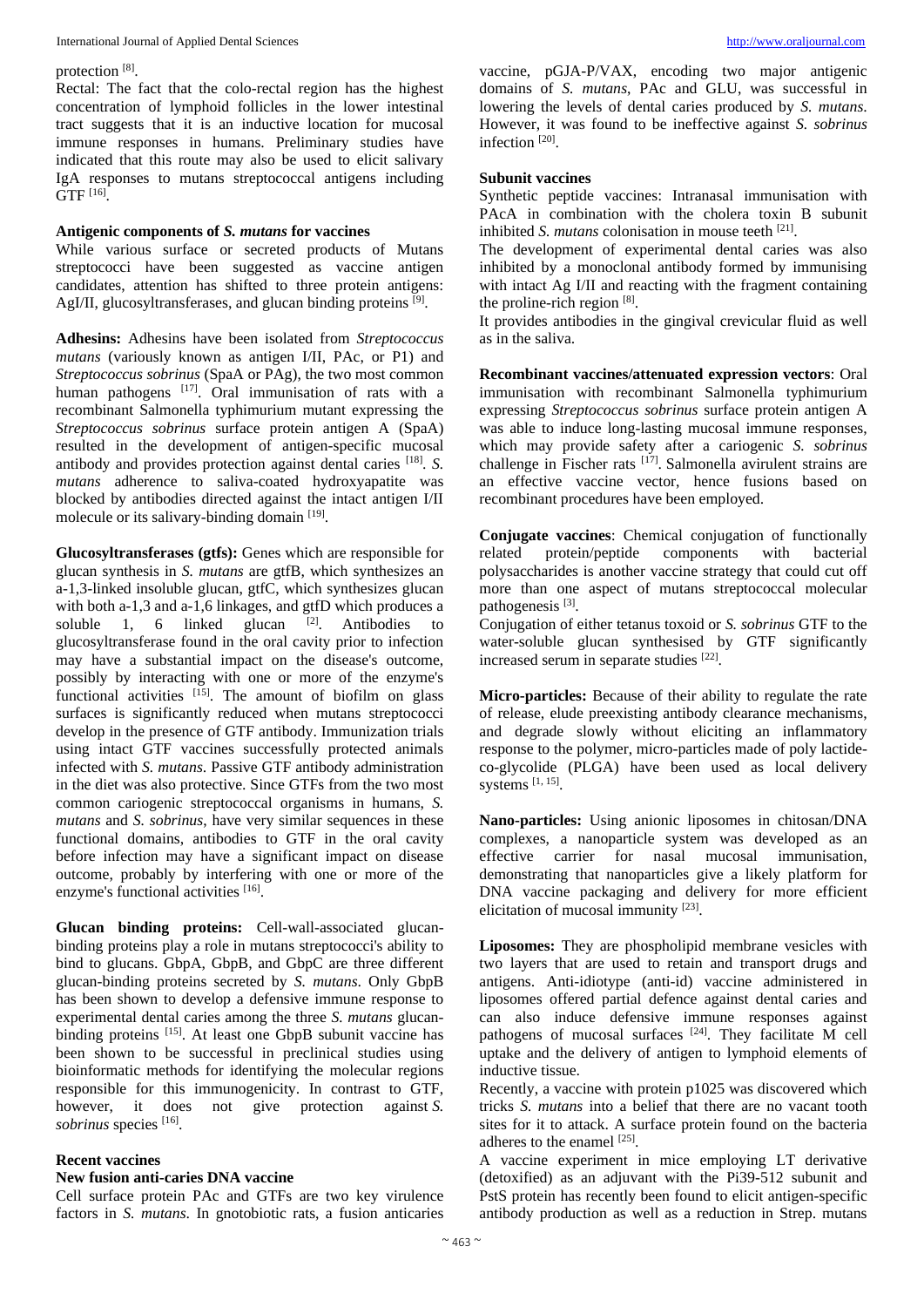#### adherence.

A monomeric vaccine, KFD2-rPAc was administered to rats, containing an alanine-rich to proline-rich region fragment of PAc from *Strep. mutans*, and a partial length flagellin attached with HIV-1 p24, produced significant amounts of rPAc-specific serum IgG, serum IgA and salivary IgA compared with the rPAC alone when administered to rats.

The SBR of PAc, the GB area of GTF-I, and a dual promoter nirB-CMV were used to boost the immune response. This was done with *S. typhimurium*, which functions as an adjuvant on its own. The immune response was improved and *Strep. mutans* colonisation was inhibited in a mouse model utilising this vaccination<sup>[26]</sup>.

### **Role of passive immunization**

Passive immunization completely avoids any risks that might arise from active immunization. However, in the absence of an active response on the part of the recipient, no immunological memory is induced, and the administered antibodies will last just a few hours in the mouth or up to three days in plaque. According to study conducted by Lehner T *et al.*, Mc Ab (monoclonal antibodies) directed against an important *S. mutans* cell surface antigenic determinant (streptococcal antigen I/II) prevented *S. mutans* from adhering to the acquired pellicle on the tooth surface. Cows were immunised systemically with a vaccine made from whole *S. mutans*, which resulted in polyclonal IgG antibodies in their milk and whey <sup>[27]</sup>. A rat model's diet was then supplemented with it. Caries levels decreased as a result of the immune whey. The need to have a constant supply of antibodies in order to sustain long-term protection remains a major challenge<sup>[28]</sup>. New technologies for antibody engineering and production in animals, especially plants ("plantibodies"), have the potential to lower costs sufficiently to allow these materials to be integrated into everyday products like mouthwashes and dentifrices [16].

### **Adjuvants and delivery systems for dental caries vaccine**

To address the current drawbacks, a number of new methods have been tried to in the adjuvant field to remove the toxic properties of powerful mucosal adjuvants while maintain their adjuvant properties.

# **Cholera toxin and** *E. coli* **heat-labile enterotoxin**

Cholera toxin (CT) is a potent mucosal immunoadjuvant that is used to boost mucosal immunity against a wide range of bacterial and viral pathogens. IgA responses are rarely strong or consistent when a soluble protein or peptide antigen is applied to the mucosa [1].

### **Risk associated with dental caries vaccine**

- All vaccines, even if properly manufactured, seem to have risks. Rabbits immunized with killed.
- *Streptococcus sanguis* or *Streptococcus mutans* showed that the findings lend no acceptance to the concept that vaccination of human subjects against dental caries might increase their susceptibility to streptococcal endocarditis [29] .
- A study was conducted wherein, rats and rabbits immunized peripherally with ribosomal preparations from *S. mutans* lacked the putative human heart cross reactive determinant and suggested that *S. mutans* ribosomal vaccine against dental caries may not be pathogenic to human heart or renal tissues [30].
- A study, in which rabbits immunized with some strains of

*Streptococcus mutans* provided an evidence that antigens in *S. mutans* might elicit antibodies that cross- react with heart tissue, which in turn may induce instances of myocarditis, representing an unacceptable risk to the health of the vaccine recipients [31].

The potential of Streptococcal whole cells to bring about heart reactive antibodies, the development of a sub-unit vaccine for controlling dental caries has been the focus of intense research [1] .

# **Ideal approach to dental caries vaccine**

More effective vaccine targeting has been established using both animated (attenuated bacterial vectors) and inanimate (liposomes and micro-particles) delivery systems. In animal models and human clinical trials, both passive and active immunisation methods have shown to be effective. In an ideal approach, caries vaccine should provide broadest protection against infection by all common cariogenic *S. mutans* strains, last through the critical primary and secondary infection periods, could be given with or as a part of other immunizations, provide secondary immunization to who's not immunized in the population and is easy to deliver.

#### **Conclusion**

As the transmission of mutans streptococci appears to be primarily from mother to infant, mothers might be immunised actively or passively with the objective of reducing their oral load of mutans streptococci (possibly in combination with conventional prophylaxis or other interventions). In animal models, a variety of vaccine immunogens, such as protein, recombinant or synthetic peptide, or DNA-based active vaccines, as well as mucosal adjuvants, such as heat-labile enterotoxins from Vibrio cholera or Escherichia coli, and chitosan, have proven effective.

The removal of one of the commensal oral microorganisms is another greater obstacle for the caries vaccine. Vaccines may be developed further with new technology such as nano delivery methods and increased knowledge, allowing them to be tested in human clinical trials. Before any vaccine is released, the long-term effects of disrupting the commensal microflora must be considered.

The evidence supports the association between *Streptococcus mutans* and dental caries. Despite the remarkable decrease in dental caries caused by the use of fluoride mouth rinses, varnishes, and skilled cleaning, there is a high risk of developing caries, particularly in lower socioeconomic backgrounds. However, no vaccines have been commercialised to date, owing to the inability to induce and retain protective antibodies in oral fluids. Caries vaccine will play a major role in the future because it disrupts the metabolism of the main etiological agent. Hence, a caries vaccine can still be the long term most cost-effective solution to the oral health problem of dental caries.

#### **References**

- 1. Shivakumar KM, Vidya SK, Chandu GN. Dental caries vaccine. Indian J Dent Res 2009, 20(1).
- 2. Smith DJ. Dental caries vaccines: prospects and concerns. Crit Rev Oral Biol Med 2002;13(4):335-49.
- 3. Lemos JA, Palmer SR, Zeng L, Wen ZT, Kajfasz JK, Freires IA *et al*. The biology of *Streptococcus mutans*. Gram‐Positive Pathogens 2019, 435-48.
- 4. Papenfort K, Bassler BL. Quorum sensing signal– response systems in Gram-negative bacteria. Nature Reviews Microbiology 2016;14(9):576.